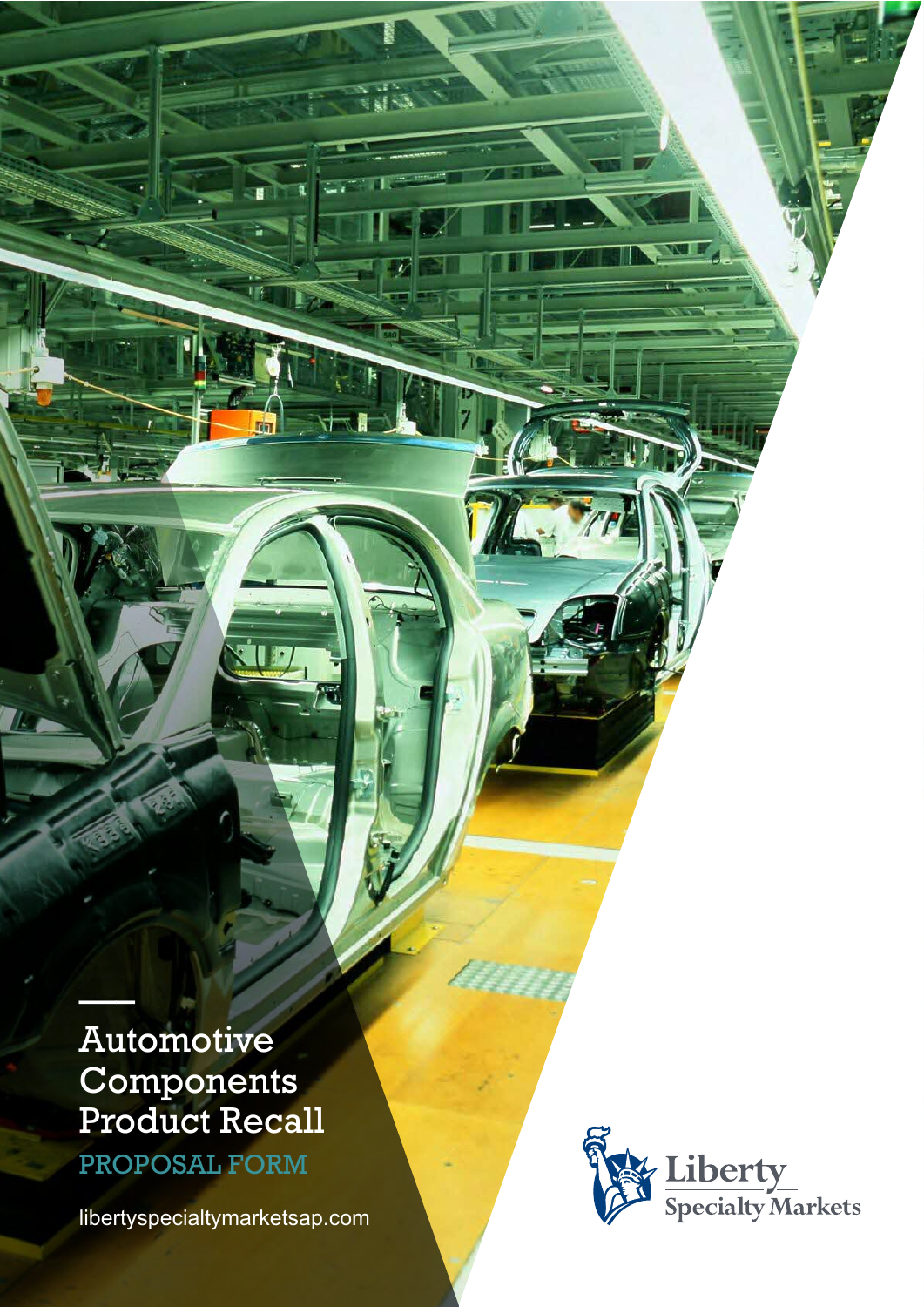## **Important Notice**

The clauses herein are made pursuant to laws applicable in Hong Kong and Malaysia and is a statement pursuant to Section 25(5) of the Insurance Act (Cap. 142) or any amendments thereof, as applicable under the laws of Singapore.

Before you enter into a contract of general insurance with an insurer, you have a duty, to disclose to the insurer every matter that you know, or could reasonably be expected to know, is relevant to the insurer's decision whether to accept the risk of the insurance and, if so, on what terms.

You have the same duty to disclose those matters to the insurer before you renew, extend, vary or reinstate a contract of general insurance.

Your duty however does not require disclosure of matter:

- $\blacktriangleright$  that diminishes the risk to be undertaken by the insurer;
- $\blacktriangleright$  that is of common knowledge;
- $\blacktriangleright$  that your insurer knows or, in the ordinary course of its business, ought to know;
- as to which compliance with your duty is waived by the insurer.

## **Non Disclosure**

If you fail to comply with your duty of disclosure, the insurer may be entitled to reduce their liability under the contract in respect of a claim or may cancel the contract. If your non-disclosure is fraudulent, the insurer may also have the option of avoiding the contract from its beginning. The insurer may keep any premium that you have paid for this contract of insurance.

## **Inadequate Space To Answer**

If there is inadequate space to answer any of the questions or make any comment or you need to disclose something to us because of your Duty of Disclosure, please attach a separate piece of paper to this questionnaire giving full details of additional information.



Crisis Management | PRPlus | Automotive Product Recall | Proposal Form | Asia | May 2021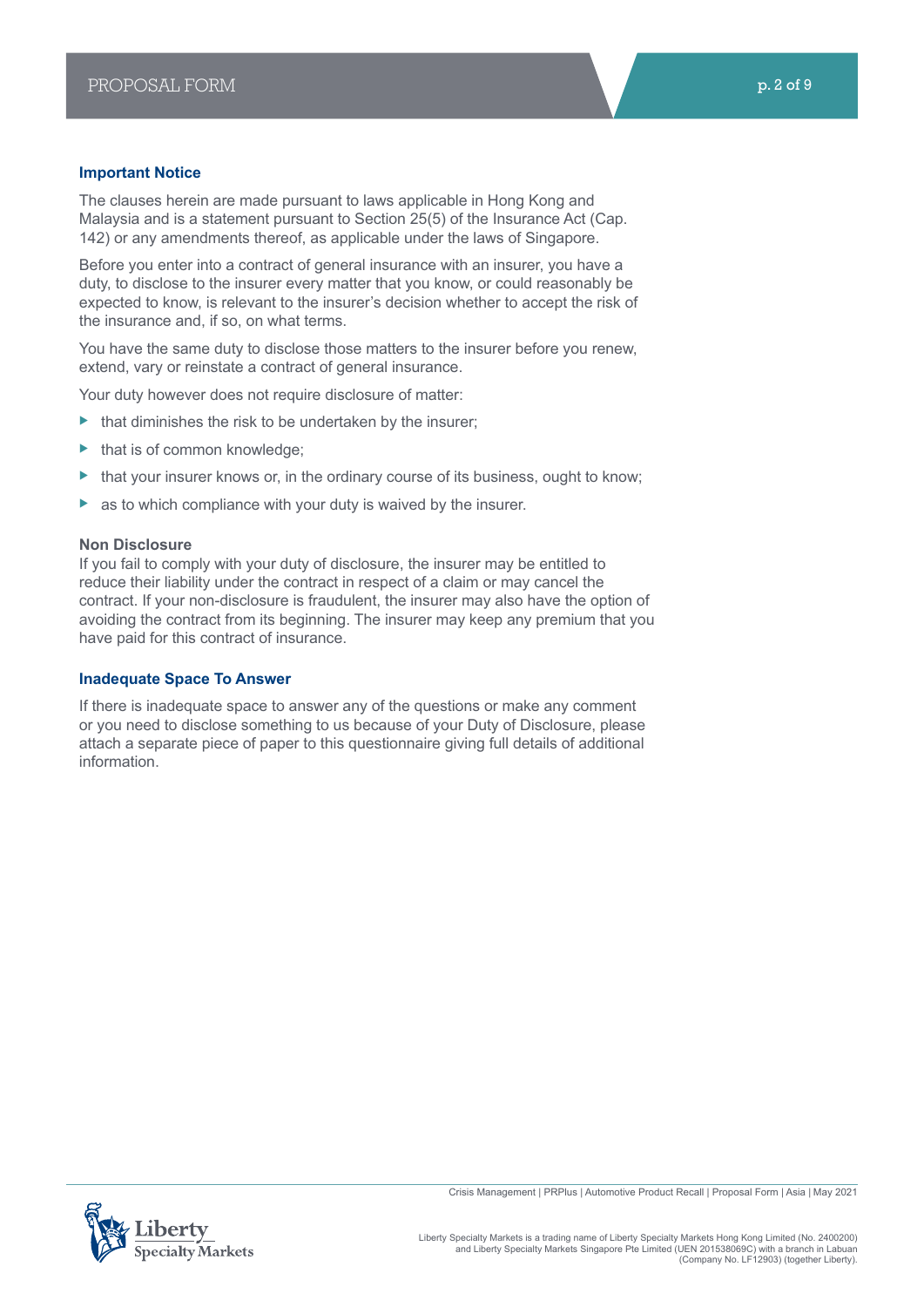## 1. THE APPLICANT

a) Name of Applicant to be insured under this policy

b) Applicant's mailing address

c) List all subsidiary companies to be included under this policy

d) Applicant's website address

# 2. LIMIT OF LIABILITY

a) What is the Limit of Liability required? USD

# 3. FINANCIALS

a) Actual total turnover for the last 12 months USD

b) Estimated turnover for the next 12 months USD

# 4. PRODUCT OVERVIEW (attach additional pages as needed) a) **Products % of Total Turnover Final application of the components** b) What percentage (%) of products are sold as components?  $\%$

c) Is this the Applicant's total turnover? No was not all the Ves No was not well as No No No No No No No No No If No, please provide details:

| d) Geographical distribution:     |            |                |  |  |
|-----------------------------------|------------|----------------|--|--|
| <b>Region</b>                     | Product(s) | Turnover (USD) |  |  |
| North America, Europe, ANZ, Japan |            |                |  |  |
| Asia excluding Japan              |            |                |  |  |
| Other                             |            |                |  |  |



Crisis Management | PRPlus | Automotive Product Recall | Proposal Form | Asia | May 2021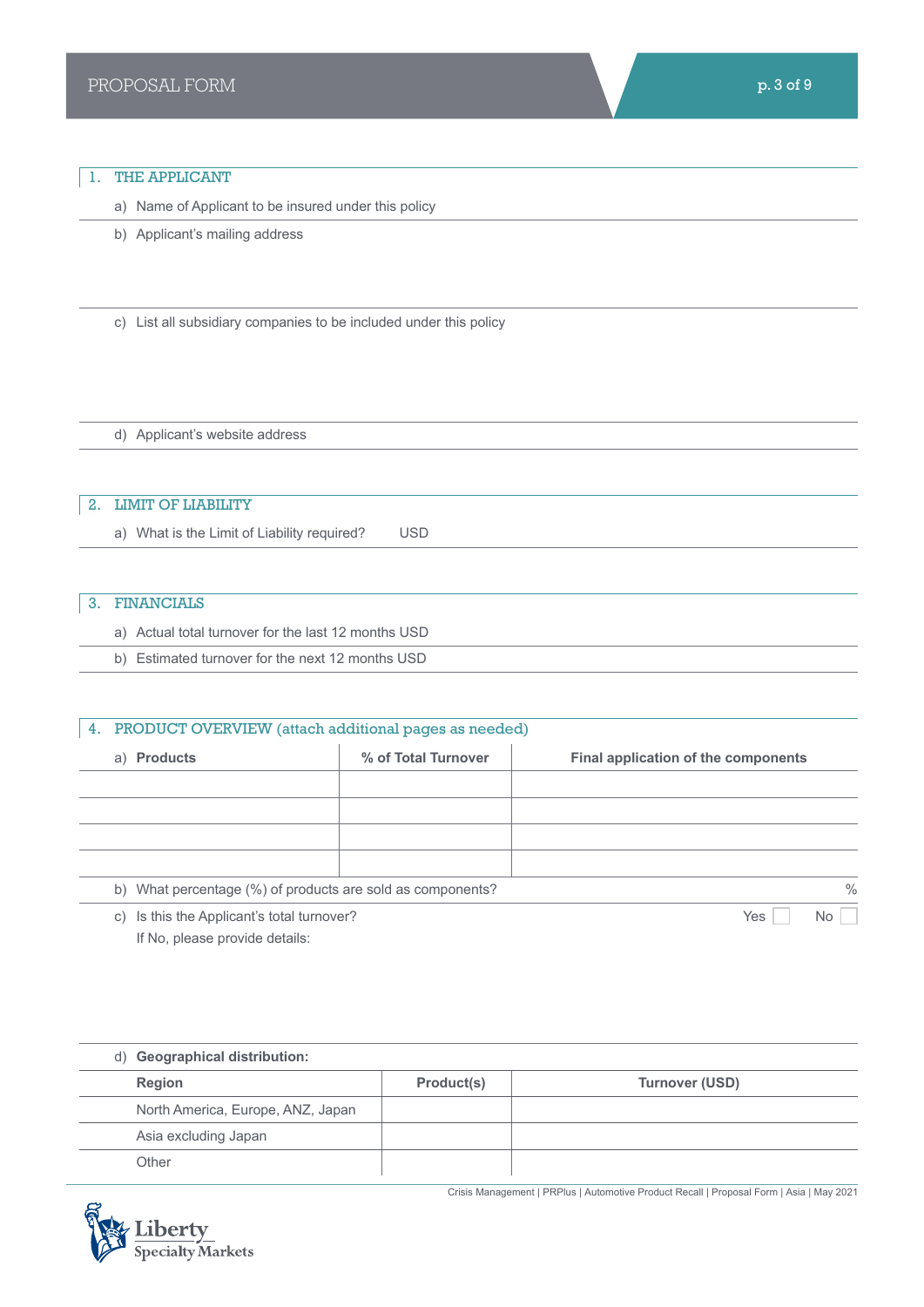|    |    | e) Top 3 products (by turnover):                                                                                                                                           |                  |                  |                  |           |
|----|----|----------------------------------------------------------------------------------------------------------------------------------------------------------------------------|------------------|------------------|------------------|-----------|
|    |    |                                                                                                                                                                            | <b>Product 1</b> | <b>Product 2</b> | <b>Product 3</b> |           |
|    |    | Product name                                                                                                                                                               |                  |                  |                  |           |
|    |    | Annual turnover (USD)                                                                                                                                                      |                  |                  |                  |           |
|    |    | Top customer                                                                                                                                                               |                  |                  |                  |           |
|    |    | Failure rate (%)                                                                                                                                                           |                  |                  |                  |           |
|    |    | Manufacturing cost per unit                                                                                                                                                |                  |                  |                  |           |
|    |    | Batch size (Number of units)                                                                                                                                               |                  |                  |                  |           |
|    |    | Batch size (USD)                                                                                                                                                           |                  |                  |                  |           |
|    | f) | Will any new products be marketed or sold during the next 12 months?                                                                                                       |                  |                  | Yes              | No        |
|    |    |                                                                                                                                                                            |                  |                  |                  |           |
| 4. |    | <b>QUALITY ASSURANCE</b>                                                                                                                                                   |                  |                  |                  |           |
|    |    | a) Is the Applicant accredited with IATF 16949?                                                                                                                            |                  |                  | Yes              | No        |
|    |    | b) Is the Applicant accredited with any other internationally recognised standards?<br>If Yes, please provide details                                                      |                  |                  | Yes              | <b>No</b> |
|    |    | c) Does the Applicant perform internal Quality Assurance audits?                                                                                                           |                  |                  | Yes              | No        |
|    |    | How often are these audits conducted?                                                                                                                                      |                  |                  |                  |           |
|    |    | d) Are Quality Assurance audits performed by independent third party parties?                                                                                              |                  |                  | Yes              | No        |
|    |    | How often are these audits conducted?                                                                                                                                      |                  |                  |                  |           |
|    | Ϊİ | When was the last audit conducted?                                                                                                                                         |                  |                  |                  |           |
|    |    | Have all non-conformances from the last audit been closed out?<br>Ш                                                                                                        |                  |                  | Yes              | No        |
|    | e) | Do any of Applicant's customers audit the Applicant's processing procedures and<br>manufacturing plants?<br>If Yes, please provide a copy of the most recent audit report. |                  |                  | Yes              | No.       |

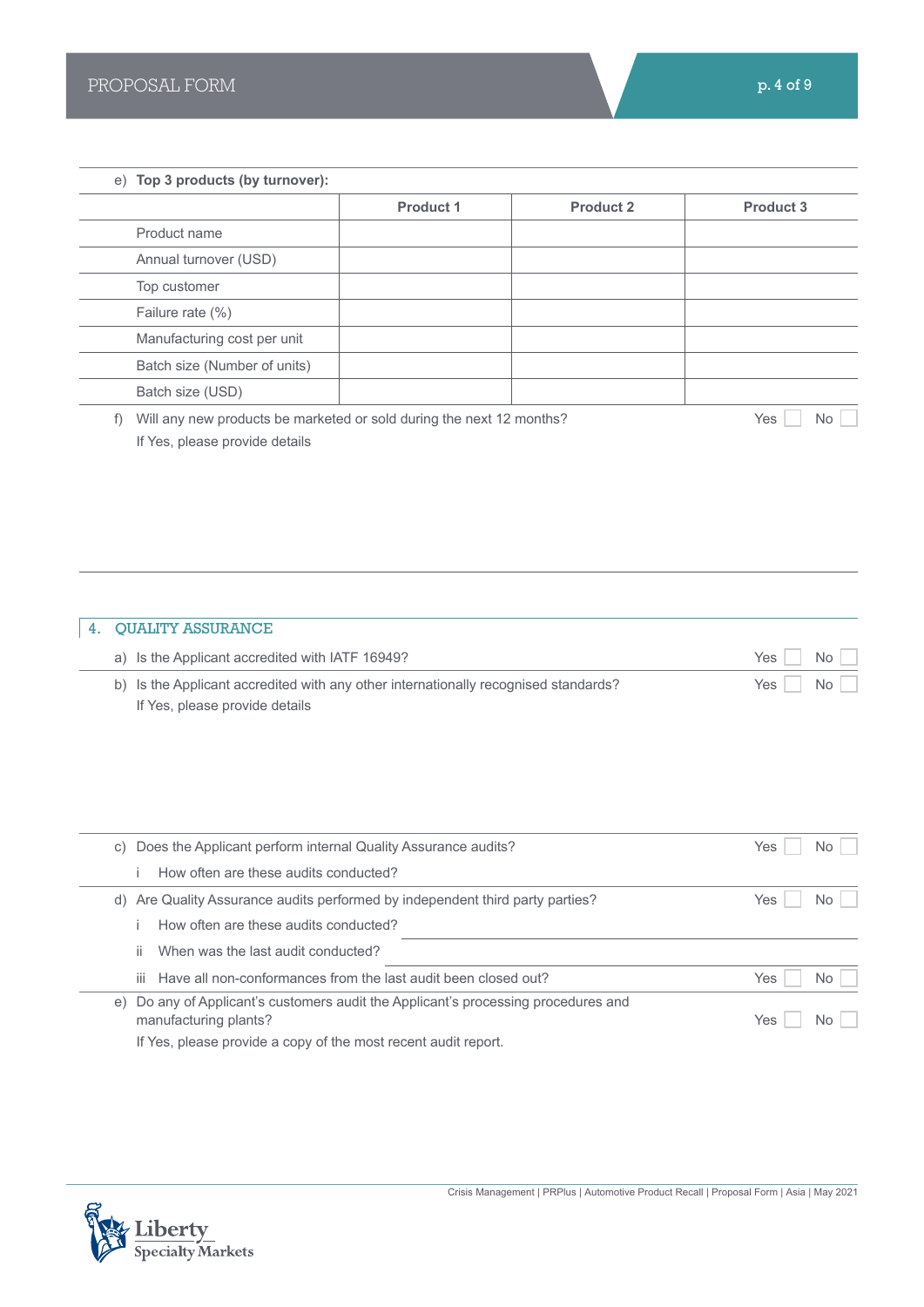| 5. |    | PRODUCT DESIGN                                                                                                                                                        |     |    |
|----|----|-----------------------------------------------------------------------------------------------------------------------------------------------------------------------|-----|----|
|    | a) | Does the Applicant operate a research and development department?                                                                                                     | Yes | No |
|    | b) | Does the Applicant do their own design work?                                                                                                                          | Yes | No |
|    |    | If Yes, does the Applicant obtain full sign-off from all Customers before beginning manufacture?                                                                      | Yes | No |
|    | C) | What % of products are designed by the Applicant?                                                                                                                     |     | %  |
|    | d) | Does the Applicant maintain records of all design changes and reasons?                                                                                                | Yes | No |
|    | e) | Does the Applicant obtain sign off from Customers before any design changes are implemented?                                                                          | Yes | No |
|    | f) | Does the Applicant subject all designs to independent external review, testing or certification?<br>If Yes, please provide details                                    | Yes | No |
|    |    | g) Are the Applicant's products designed:<br>to meet or exceed all government and industry standards of the countries /<br>territories the Applicant is supplying to? | Yes | No |
|    |    | for optimum safety in spite of misuse or abuse?<br>ii                                                                                                                 | Yes | No |
|    |    | h) What is the life expectancy of the Applicant's products?                                                                                                           |     |    |
| 6. |    | PRODUCT TESTING & TRACEABILITY<br>a) Is a batch coding system utilised?<br>Please provide details of coding (e.g. by date, shift line, operator, etc)                 | Yes | No |
|    |    | b) Does the Applicant's products carry:<br>the Applicant's company name?                                                                                              | Yes | No |
|    |    | the Applicant's trade mark?<br>Ïİ                                                                                                                                     | Yes | No |
|    |    | a part number?<br>ΪİΙ                                                                                                                                                 | Yes | No |
|    |    | a production batch number?<br>IV                                                                                                                                      | Yes | No |
|    | C) | Can all products be tracked so that the source and destination of individual batches                                                                                  |     |    |
|    |    | can be identified?                                                                                                                                                    | Yes | No |
|    | d) | Does the Applicant perform product testing on all:<br>raw materials?                                                                                                  | Yes | No |
|    |    | end products?                                                                                                                                                         | Yes | No |
|    |    | How often does product testing on end products occur?<br>j.                                                                                                           |     |    |
|    |    | What % of products are tested?<br>Ϊİ                                                                                                                                  |     |    |
|    |    | How often is the testing conducted?<br>Ш                                                                                                                              |     |    |
|    | e) | What type of tests are performed?                                                                                                                                     |     |    |

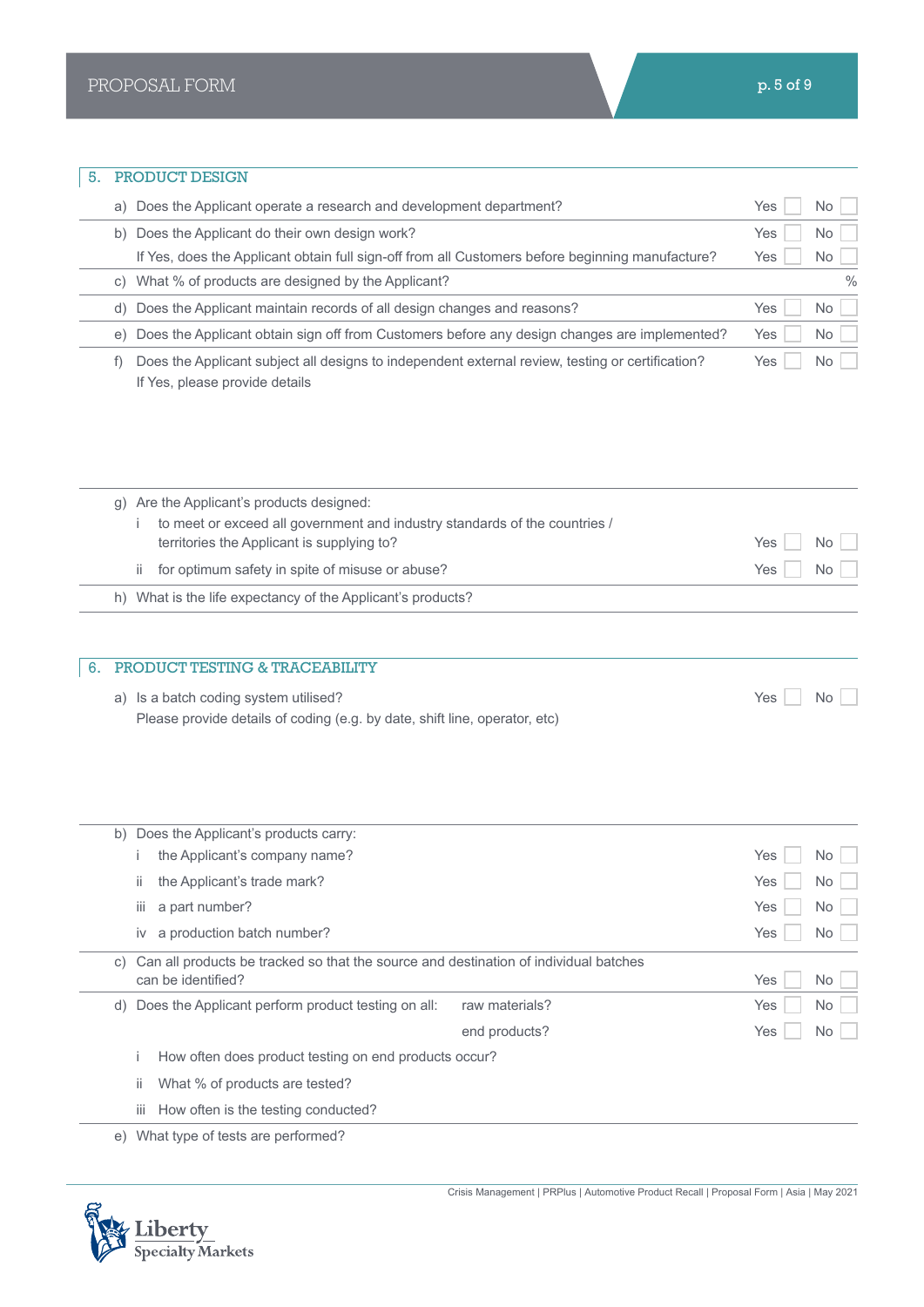# 7. SUPPLIERS

a) Please list the 3 largest (in USD terms) materials or components you purchase from others:

|           | <b>Component</b>                                                                                  | Value (USD) |
|-----------|---------------------------------------------------------------------------------------------------|-------------|
|           |                                                                                                   |             |
|           |                                                                                                   |             |
|           |                                                                                                   |             |
| b)        | Does the Applicant provide written specifications for all material or components purchased        |             |
|           | from third parties?                                                                               | Yes<br>No   |
|           | Component                                                                                         | Value (USD) |
|           |                                                                                                   |             |
|           |                                                                                                   |             |
|           |                                                                                                   |             |
|           |                                                                                                   |             |
|           |                                                                                                   |             |
|           |                                                                                                   | Yes         |
| $\circ$ ) | Does the Applicant retain samples of components manufactured by suppliers?                        | No.         |
| d)        | Does the client perform site visits on all suppliers?                                             | Yes<br>No.  |
| e)        | Does the client require all suppliers to be accredited with internationally recognised standards? | Yes<br>No.  |
|           | Please provide details                                                                            |             |

| Does the Applicant have a written Supplier Management Plan in place?                                                           | Yes  | No  |
|--------------------------------------------------------------------------------------------------------------------------------|------|-----|
| g) Does the Applicant have full recovery rights (including cost of goods and any consequential loss)<br>against all suppliers? | Yes. | No. |
|                                                                                                                                |      |     |

## 8. RECALL PREPAREDNESS

| a) Does the Applicant have an in-force recall plan?                                                  | $Yes \nightharpoonup No \nightharpoonup$ |
|------------------------------------------------------------------------------------------------------|------------------------------------------|
| b) Has the Applicant conducted a mock recall in the last 18 months?                                  | Yes $\Box$ No $\Box$                     |
| c) Has the Applicant had any strikes / riots / work stoppages or plant closures in the past 3 years? | Yes $\Box$ No $\Box$                     |

# 9. HISTORY

|    | a) Have any products or any of the Applicant's premises been the subject of comment or complaint<br>by any government agency or department in the past 5 years?                                                                              | Yes |     |
|----|----------------------------------------------------------------------------------------------------------------------------------------------------------------------------------------------------------------------------------------------|-----|-----|
| b) | Does the Applicant, it directors, officers or any other person to the knowledge of the Applicant,<br>have knowledge of or information about any fact or circumstance which may reasonable give rise<br>to a claim under the proposed policy? | Yes | No. |
|    | c) Has the Applicant had any statutory fines or penalties during the last 5 years?                                                                                                                                                           | Yes | No. |



Crisis Management | PRPlus | Automotive Product Recall | Proposal Form | Asia | May 2021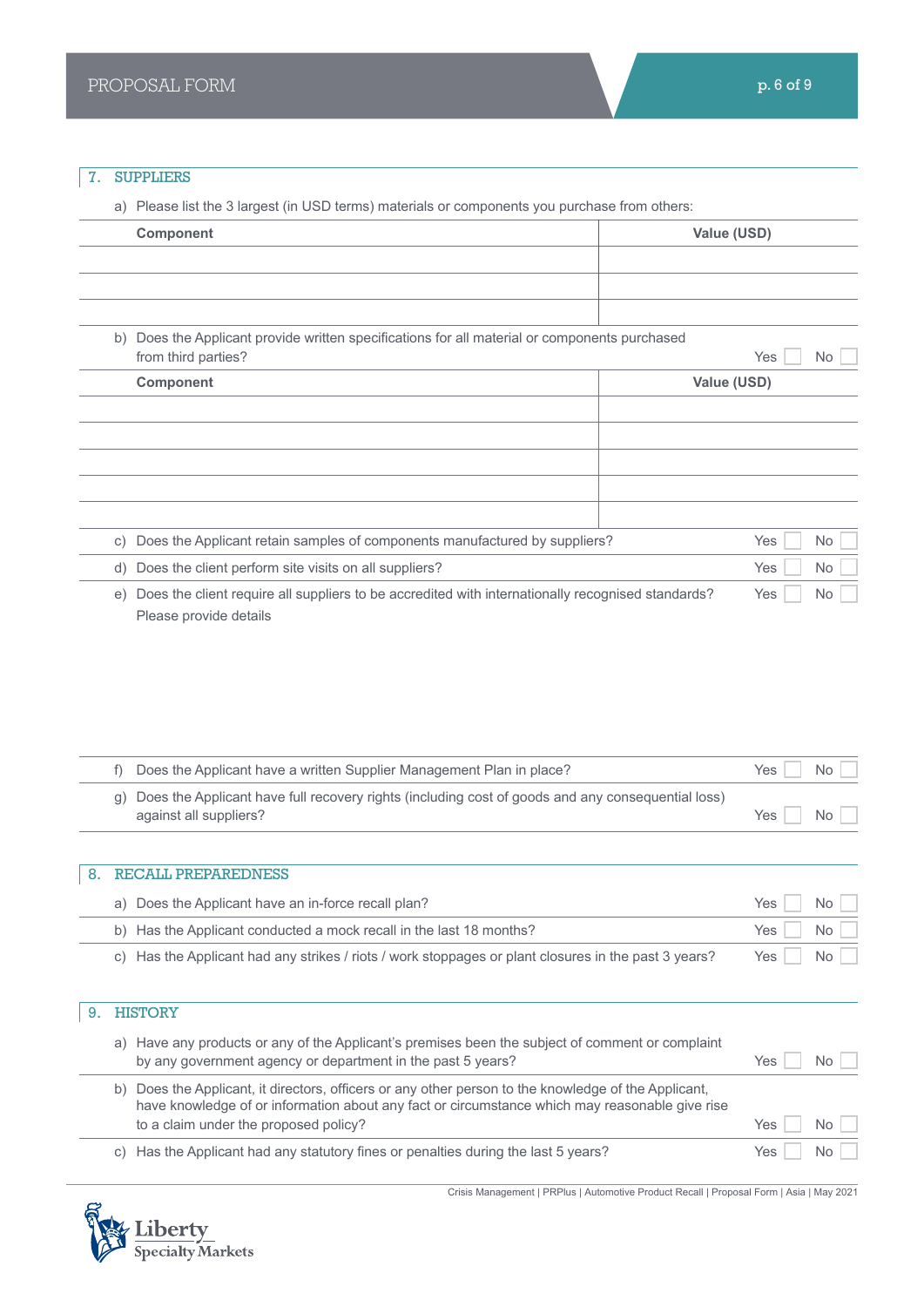| d) | Has the Applicant had any product recalls or withdrawals during the last 5 years?<br>If Yes, please provide details            | Yes | No.       |
|----|--------------------------------------------------------------------------------------------------------------------------------|-----|-----------|
| e) | Has the Applicant had any Product Liability claims or notifications during the last 5 years?<br>If Yes, please provide details | Yes | No.       |
| f) | Has any Insurer:                                                                                                               |     |           |
|    | declined to insure the Applicant in respect of any coverage(s) proposed for herein?                                            | Yes | <b>No</b> |
|    | cancelled or refused to renew the Applicant's insurance?<br>ii                                                                 | Yes | <b>No</b> |
|    | imposed special terms to insure the Applicant?<br>iіі                                                                          | Yes | No        |
|    |                                                                                                                                |     |           |

g) The answers you have provided to the above questions usually provide sufficient information for a proper consideration of your application, however, if there are any matters which are material to the risk to which this Application relates, you must disclose those facts to us in the space provided below.

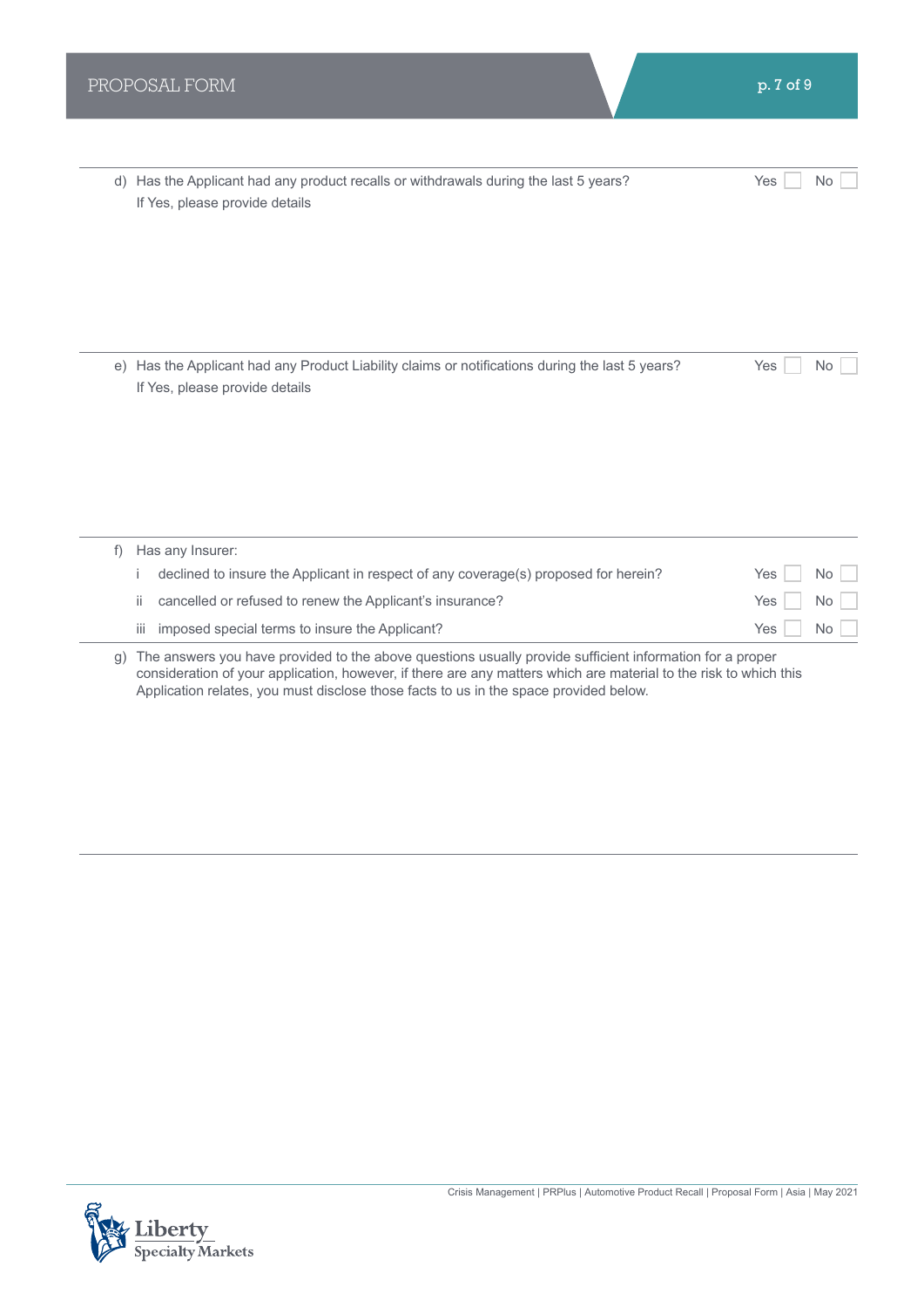## 10. DECLARATION

(To be signed by a Partner, Principal or Director.)

- I, the undersigned understand, declare and acknowledge:
- that I understand that I am to disclose in this form, fully and faithfully, all the facts that I know or ought to know, otherwise the Policy issued hereunder may be void and I may receive nothing from the Policy;
- that I am, after enquiry, authorised by all person(s) or entities seeking insurance, to make this proposal;
- that after enquiry, all information supplied in this proposal and any supporting documents attached to this proposal or supplied separately, is true and correct and that until a Contract of Insurance is entered into, I am obliged to inform Liberty Specialty Markets of any changes to any information supplied or of any new information that is relevant;
- that I understand Liberty Specialty Markets relies on the accuracy of the information and documentation supplied proposing for this insurance;
- that if a Contract is entered into, all information and documentation supplied in proposing for this insurance shall be incorporated into and form part of such Contract of Insurance;
- that I have read and understood the Important Notices including the Privacy Notice which form part of this proposal;
- that I understand that no insurance is in force until a Contract of Insurance is entered into, which is upon the Proposers acceptance of an offer by Liberty Specialty Markets, if any.

| Signature           | Date  |
|---------------------|-------|
| Name (please print) | Title |